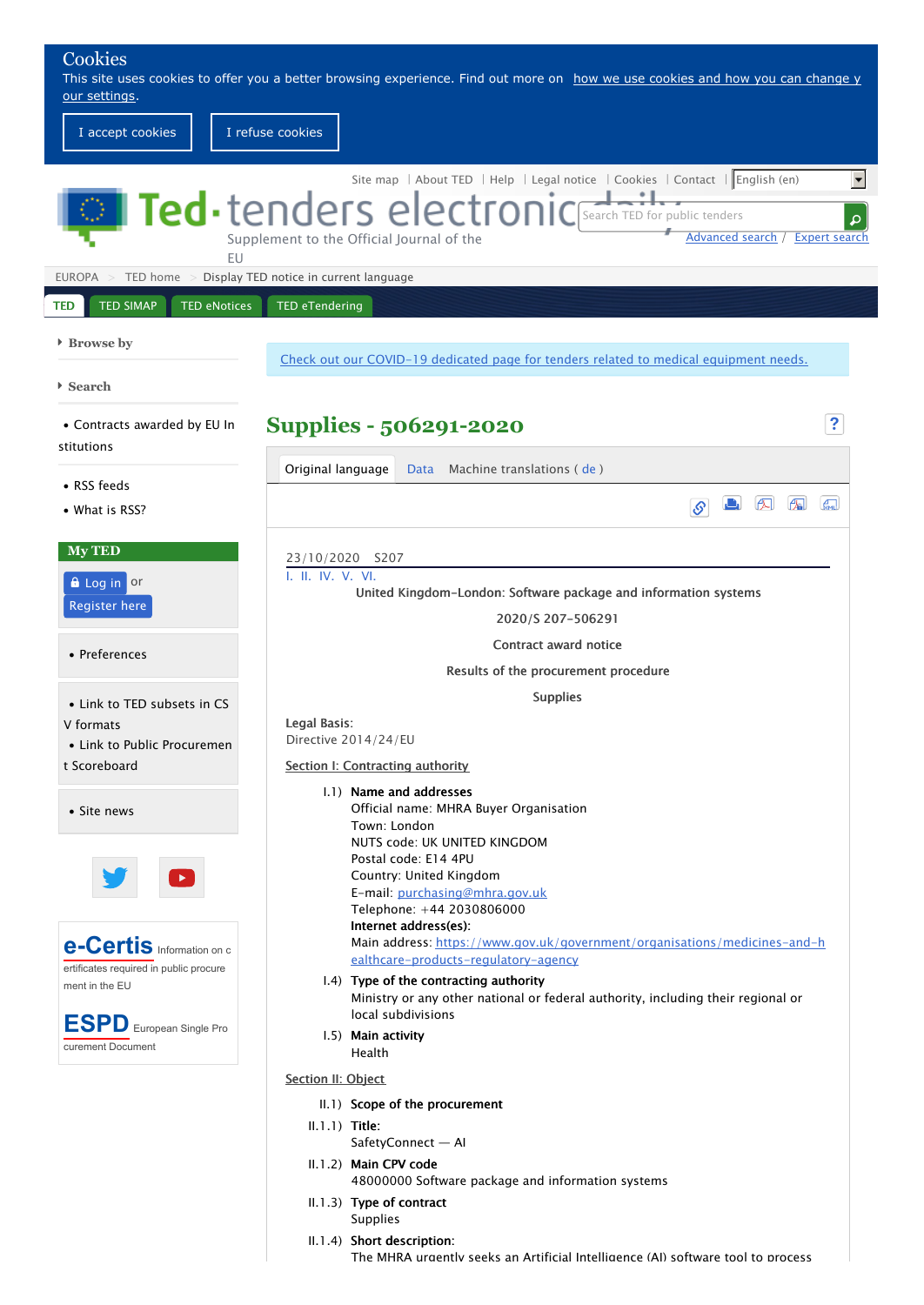The MHRA urgently seeks an Artificial Intelligence (AI) software tool to process the expected high volume of Covid-19 vaccine Adverse Drug Reaction (ADRs) and ensure that no details from the ADRs' reaction text are missed.

II.1.6) Information about lots

This contract is divided into lots: no

- II.1.7) Total value of the procurement (excluding VAT) Value excluding VAT: 1 500 000.00 GBP
	- II.2) Description
- II.2.2) Additional CPV code(s) 48000000 Software package and information systems
- II.2.3) Place of performance

NUTS code: UK UNITED KINGDOM

II.2.4) Description of the procurement:

The MHRA urgently seeks an Artificial Intelligence (AI) software tool to process the expected high volume of Covid-19 vaccine Adverse Drug Reaction (ADRs) and ensure that no details from the ADRs' reaction text are missed.

II.2.5) Award criteria

Price

II.2.11) Information about options

Options: no

II.2.13) Information about European Union funds

The procurement is related to a project and/or programme financed by European Union funds: no

II.2.14) Additional information

## Section IV: Procedure

- IV.1) Description
- IV.1.1) Type of procedure

Award of a contract without prior publication of a call for competition in the Official Journal of the European Union in the cases listed below

The procurement falls outside the scope of application of the directive Explanation:

For reasons of extreme urgency under Regulation 32(2)(c) related to the release of a Covid-19 vaccine MHRA have accelerated the sourcing and implementation of a vaccine specific AI tool.

Strictly necessary — it is not possible to retrofit the MHRA's legacy systems to handle the volume of ADRs that will be generated by a Covid-19 vaccine. Therefore, if the MHRA does not implement the AI tool, it will be unable to process these ADRs effectively. This will hinder its ability to rapidly identify any potential safety issues with the Covid-19 vaccine and represents a direct threat to patient life and public health.

Reasons of extreme urgency — the MHRA recognises that its planned procurement process for the SafetyConnect programme, including the AI tool, would not have concluded by vaccine launch. Leading to a inability to effectively monitor adverse reactions to a Covid-19 vaccine.

Events unforeseeable — the Covid-19 crisis is novel and developments in the search of a Covid-19 vaccine have not followed any predictable pattern so far.

- IV.1.3) Information about a framework agreement or a dynamic purchasing system
- IV.1.8) Information about the Government Procurement Agreement (GPA) The procurement is covered by the Government Procurement Agreement: yes
	- IV.2) Administrative information
- IV.2.8) Information about termination of dynamic purchasing system
- IV.2.9) Information about termination of call for competition in the form of a prior information notice

Section V: Award of contract

- A contract/lot is awarded: yes
- V.2) Award of contract
- V.2.1) Date of conclusion of the contract: 14/09/2020
- V.2.2) Information about tenders Number of tenders received: 1 The contract has been awarded to a group of economic operators: no
- V.2.3) Name and address of the contractor Official name: Genpact (UK) Ltd Town: London NUTS code: UK UNITED KINGDOM Country: United Kingdom